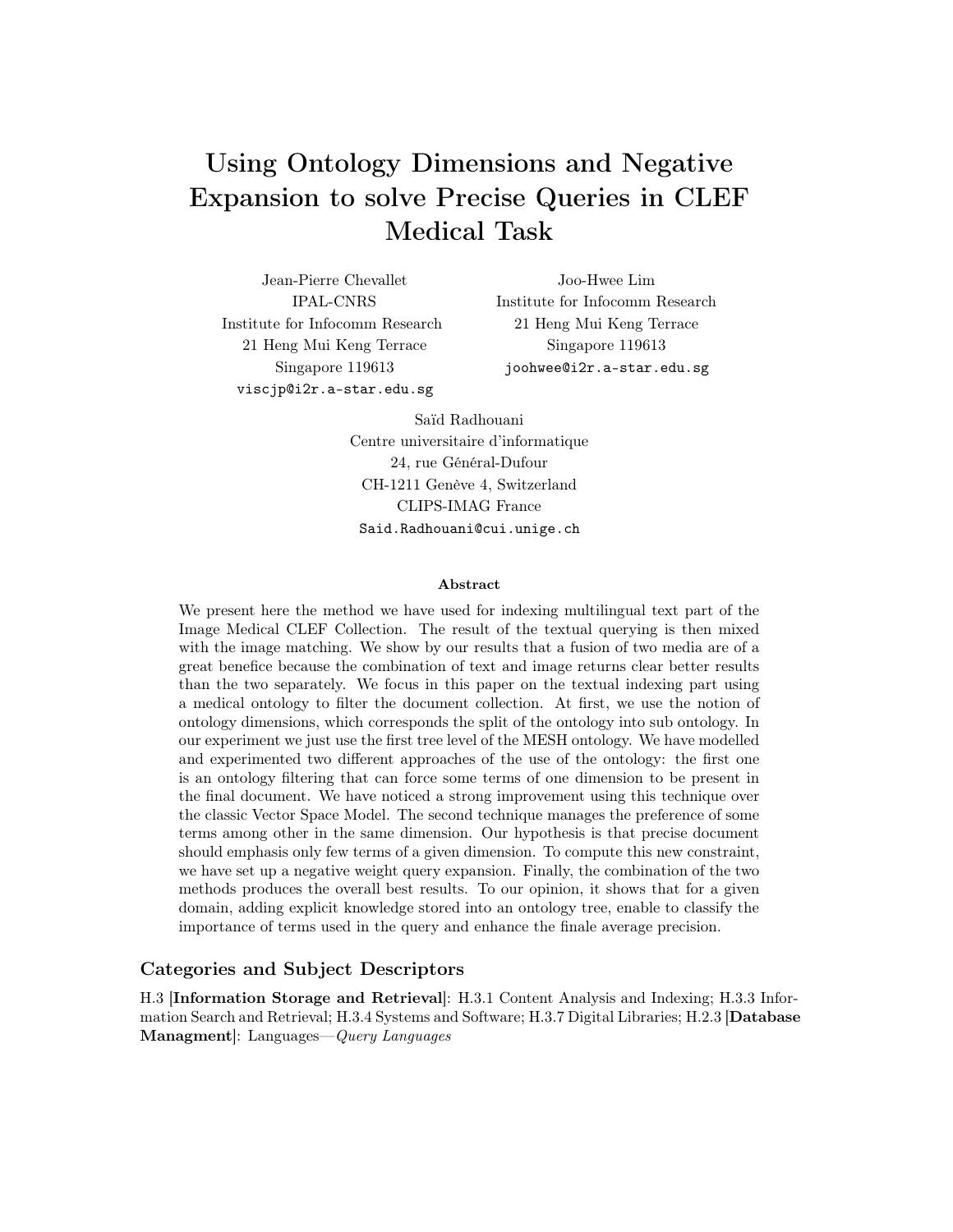### General Terms

Measurement, Performance, Experimentation

### Keywords

Ontology Dimensions, Negative Weight, Text and Visual Fusion

# 1 Introduction

The text part of the image CLEF 2005 medical collection is in three languages: English, French and German. This forms an unusual IR test collection because of the great variation of documents length and the use of very precise terms. On the query side, it seems clear that some regularity appears. Each query roughly deals with anatomy, modality of the image and pathology. We call these "dimensions" of the query. Hence we have made the obvious assumption that a relevant document to a query with dimensions, is the one that fulfils correctly to these dimensions. To precise this notion, we decide to refer dimension to ontology. For example, here are the first levels of the MESH ontology.

```
Anatomy [A]
Organisms [B]
Diseases [C]
Chemicals and Drugs [D]
Analytical, Diagnostic and Therapeutic Techniques and Equipment [E]
Psychiatry and Psychology [F]
Biological Sciences [G]
Physical Sciences [H]
Anthropology, Education, Sociology and Social Phenomena [I]
Technology and Food and Beverages [J]
Humanities [K]
Information Science [L]
Persons [M]
Health Care [N]
Geographic Locations [Z]
```
We call dimension the sub tree of the hierarchy of an ontology. For the CLEF medical queries, we have only used the dimensions Anatomy [A], Diseases [C] and Analytical, Diagnostic and Therapeutic Techniques and Equipment [E]. The question we face for this experiment is the way to take into account these dimensions into an Information Retrieval System. In the next section we present the way we have include these dimensions into the classical Vector Space Model. We have used a filtering Boolean method on ontology dimensions, combined with a negative weight terms vector expansion based also on ontology dimensions. We can classify this sort of task as "precise information retrieval", which could be in-between classical thematic IR and question answering. In the following sections we detail models and methods used for the use of these dimensions.

# 2 Using Ontology dimensions

When we want to take into account the notion of dimension relative to an ontology, it means that the query usually focuses to one instance or possible value in one dimension and exclude all others. For example, if we are searching one image about one special body region of the dimension Anatomy from the ontology, the choice of a body region explicitly exclude other body region. If the query is about "Abdomen" then all documents which are about an other body region are irrelevant. It is then clear that the use of dimension of an ontology leads to express the notion of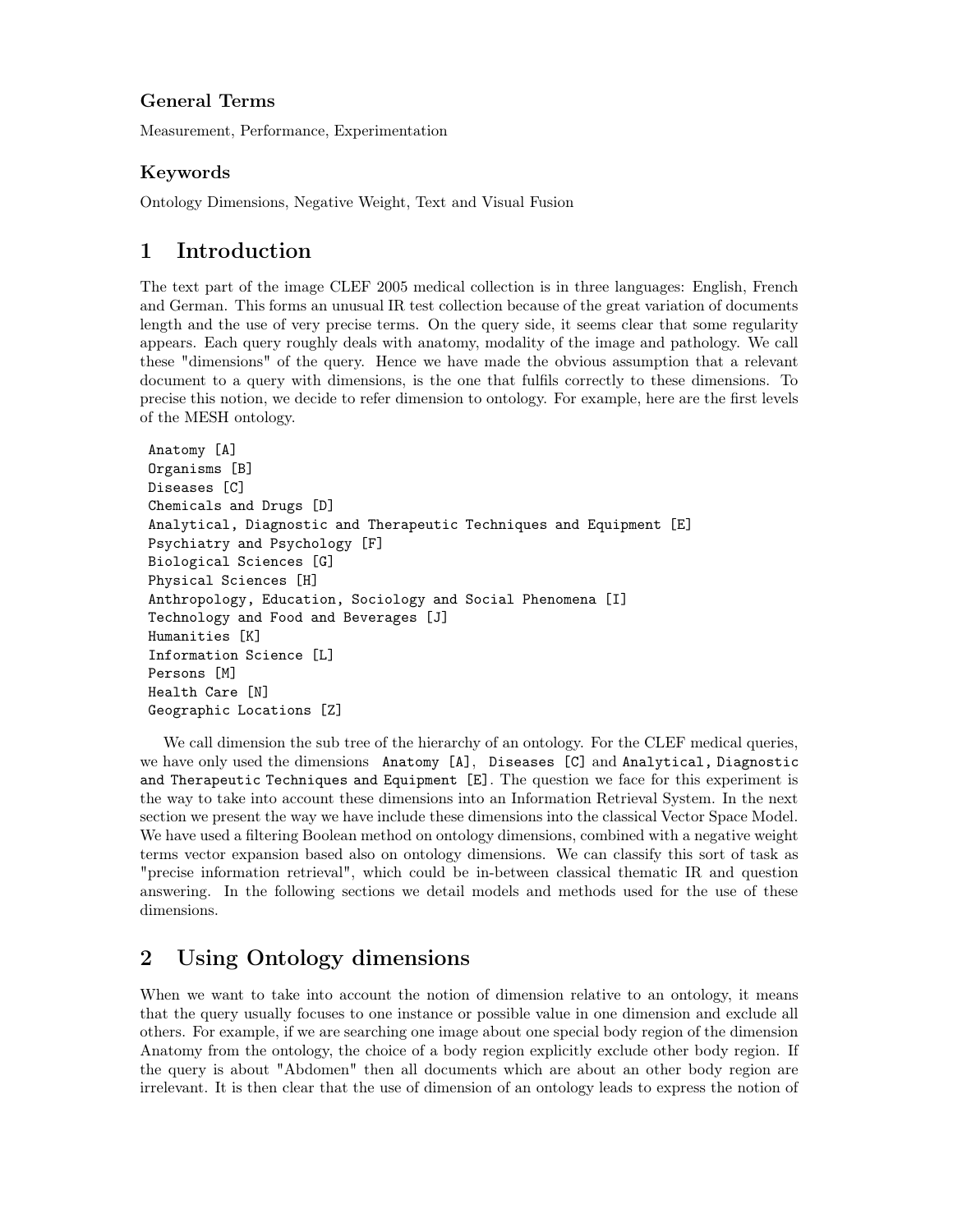term exclusion at the query level. Unfortunately, there is no way for the Vector Space Model to express such term exclusions. In the next part, we discuss such extensions to this model.

We present two different ways to take into account dimensions. The first one maps the initial query to ontology dimensions. This method produces one query vector per ontology dimension. The second is simpler and still uses only one vector but add negative weight to exclude terms belonging to the same dimension. We present at first the mapping of the query to ontology.

### 2.1 Filtering corpus by ontology dimensions

Our aim is to take into account dimensions present in query to build a precise Information Retrieval System. The basic idea is to split the initial query *Q* into several sub queries, each addressing one ontology dimension. Our goal is to give some terms priority depending the ontology dimension they belong to. For that purpose, we use Boolean expressions on the sub query. It is a Boolean pre filtering technique on top of Vector Space Model system.

At first, we extract dimension term sets from query. It means that we dispatch query terms to sub dimension queries. We use the ontology to determine the correct dimension of a term. We do not solve yet any ambiguity because the query belongs to a precise domain. We call this split *a mapping* between the query *Q* and each ontology dimension  $O_i$ . For a given ontology  $O$ , we define as  $O_i$  to be the set of terms under this dimension. The mapping is just a term set intersection:  $Q_i = Q \cap O_i$ , where  $Q_i$  is a sub query for the dimension *i*.

Once, sub query dimensions  $Q_i$  are extracted we build a Boolean query by the disjunction of all terms and we query the whole document collection. The result is a sub set  $\mathcal{D}_i$  of the collection where each document  $D \in \mathcal{D}_i$  contains at least one term of the query dimension  $Q_i$ . These sets of document are precise because they contain explicitly dimensions terms that are in the query.

In order to solve the original multidimensional query, we have finally to combine these dimensions. It is done by a Boolean expression on the dimensions. In that way, a conjunction forces dimensions to be present together. We can reduce this constraint using a disjunction. We compute this Boolean dimension constraint formula using all sub sets  $\{\mathcal{D}_i\}.$ 

We obtain a final sub set of document  $\mathcal D$  that has been filtered by the ontology in two ways: first having at least one term from the query from a given dimension, and second by selecting some dimension to appears together in the selected document. For example, for an initial query *Q* containing three dimensions regarding the ontology *O*, sub query *Q*1, *Q*<sup>2</sup> and *Q*<sup>3</sup> are build, and  $\mathcal{D}_1$ ,  $\mathcal{D}_2$ ,  $\mathcal{D}_3$  are obtained after a disjunction Boolean retrieval. If we decide that a relevant document must include dimension 1 and dimension 2 or only dimension 3, we compute the sub document set by the boolean formula  $\mathcal{D} = (\mathcal{D}_1 \cap \mathcal{D}_2) \cup \mathcal{D}_3$ .

After this filtering, the next step is to query this sub set D using the full original query *Q* using the classical Vector Space Model, that gives us the final document ranking. A similar approach based on term pre-filtering before Vector Space Model querying has been apply in multilingual CLEF [3]. Another method to combine VSM querying and dimension filtering can be to perform the filtering after the vector querying (post filtering). Doing the other way just reduces the number of documents to deal with for the final ranking.

In the following sections, we detail the other use of ontology dimensions by negative vector extension.

### 2.2 Negative weight for VSM

Vector Space Model (VSM) for Information Retrieval basically uses the inner product on term weight to compute the matching between document and query. In the case of a binary weighting, the inner product is the *size of the intersection term set* between document and query. If fact, even with non binary weighting, and for example with a normalisation of weight that leads the inner product to be the cosine value of the angle between the two vectors, the paradigm in use is still a sort of weighted term intersection.

Each vector dimension is associated to an indexing term. A non null value associated to a term (i.e. to its dimension) means that this term is relevant for the document indexed by this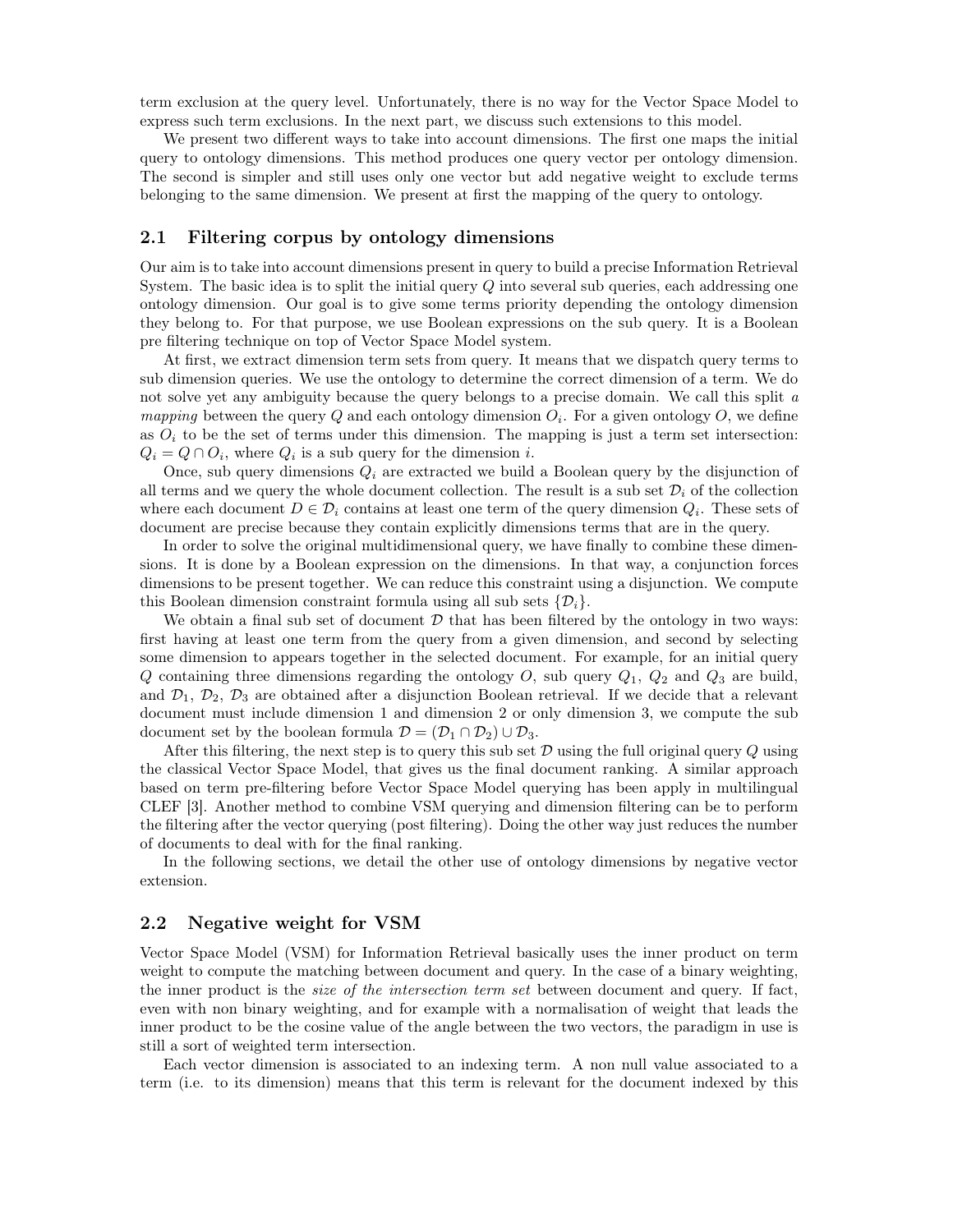vector. In practice, this notion of relevance is closely related to the presence of this term into the document after some transformation like stemming. It follows that for large collection and for small document, most of the dimensions of a given vector are null. It means also that only query terms that participate to the intersection are effective for the computation of the Relevance Status Value (RSV or matching score) that ranks the document. A longer query may have no effect on the RSV.

As the underlying meaning of the matching process is term intersection, only positive weights are used in this model. Our idea is to exploit the fact that in a general vector space, the value of a weight can be negative. Using negative weight just enhances the expressivity of this model and enables to reuse both indexing technique and software. Negative weights can appear [4] during the relevance feedback process. As mention by Harman: "Generally a negative weight reflect the fact that a term has much higher distribution in non-relevant documents than in relevant ones [...]". Other approach to IR based from logic like in [7] suggests that negative weights could be an interesting way of explicitly expresses the notion of "non relevance". However, in this approach negative weighting is still related to relevance feedback.

We want to use ontology dimensions, and then to express term exclusion. Logic modelling is one way to achieve this goal by more powerful query expression.

### 2.3 Logical negation

Beside the basic Boolean model which enables query to be any logical expression, some author promote the fact that the matching in Information Retrieval is closely related to a logical deduction [9]. For example, in [2] the closed world assumption is adopted.

In the logical IR model, a query matches a document if there is a deduction link from the document *d* to the query *q*. This can be modelled by the entailment  $d \models q$ . In this case, the matching is obtained when all models<sup>1</sup> of the logic formula associated with  $d$  are included in those associated with *q*.

The more obvious choice for document associated formula is a model with only one interpretation. In IR, logical interpretations are easy to understand: a term *t* is associated to the *true* value for a document *d* (i.e. in the interpretation of the logic formula of the document *d*) if it is a relevant index term to *d*. Choosing only one logical interpretation to model a document, leads to unique interpretation for every term in the logic language and leads to a sort of close world assumption. In fact either a term is relevant (or a good index) for a document, either it is not. For  $d \models q$  example, given the set of possible index terms  $\{a, b, c, d, e\}$ , a document *d* indexed with *a, b* will have the following associated logic formula:  $a \wedge b \wedge \neg c \wedge \neg d \wedge \neg e$ . Then the set of terms  ${a, b, c, d, e}$  is then associate to only one interpretation:  ${t, t, f, f, f}$ .

On the query side, every logical formula can be used. The meaning is different from documents. We use direct terms (i.e. not negated) to describe the fact we want a term to be an indexing term of the document. We use a negated term to explicitly discard a term from being into the indexing set of the retrieved document. The conjunction is used to force two situations to be valid for the relevant document, and disjunctions are alternatives. If a term does not appear in the query it means that user has no particular needs concerning this term. It may or may not appear in a relevant document.

The query is associated to a set of logical interpretation. Adding a negated term reduces<sup>2</sup> the set of interpretation and then reduces the set of relevant document.

This is exactly what we would like to use for expressing our query with ontology dimensions. For each ontology dimension, we would like to select on term and exclude all the others. Unfortunately the Vector Space Model does not enable logical negation in a query.

<sup>&</sup>lt;sup>1</sup>We recall that a logical interpretation is a Boolean function that associates each term to a logical value. A model for a logic formula is an interpretation that turns the formula to be true.

<sup>2</sup>In fact divide by two.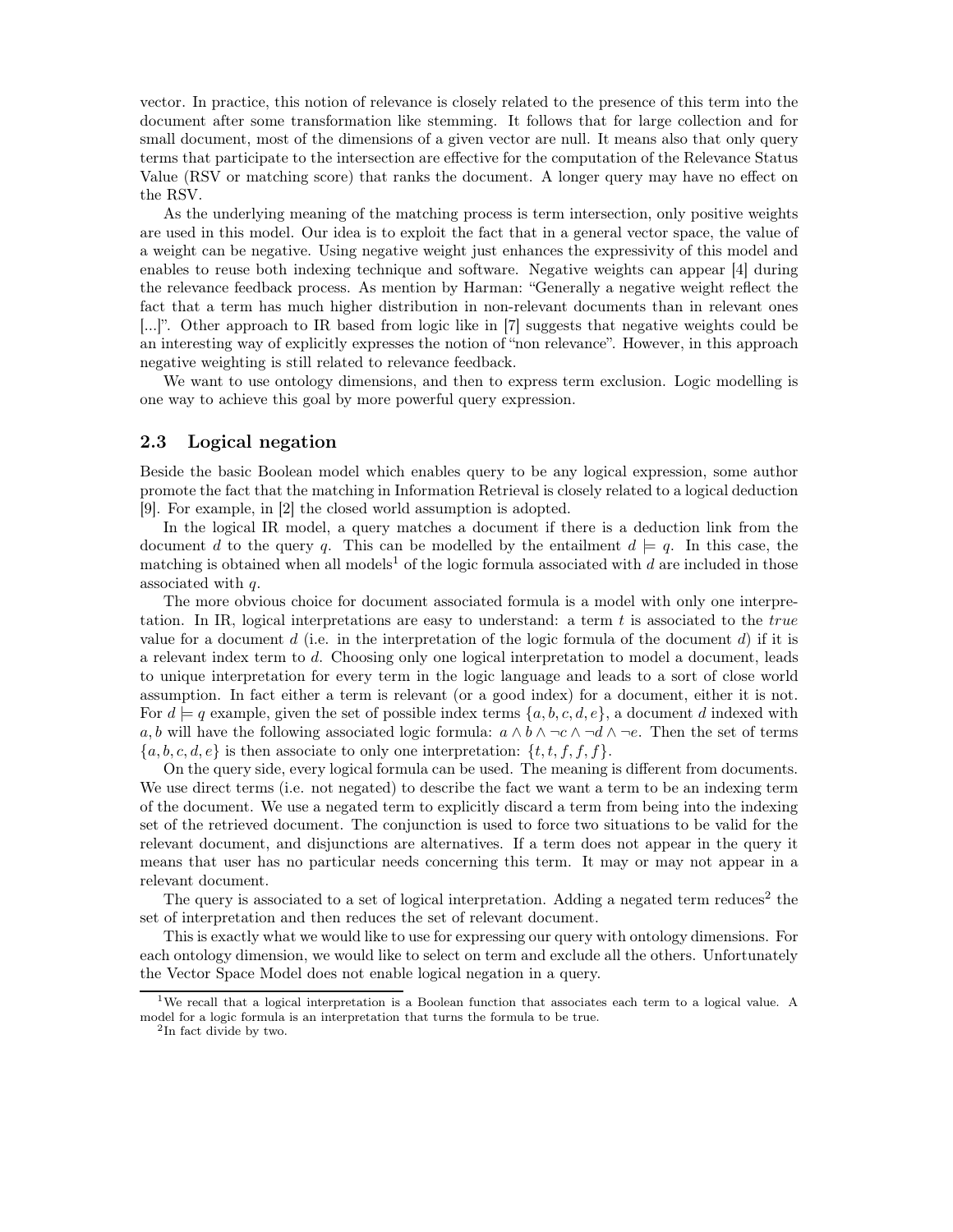### 2.4 Negation as negative weighed terms

The common way to introduce negation to VSM is to perform a post matching filtering. To our point of view, this solution is too strict because of the Boolean interpretation of the formula. If we keep the matching schema of the VSM with inner product, the evolution choices are limited. We could choose for example the Belief revision operator in [6] that seems to be a good extension VSM. But for these experiments, we finally decided to test a more simplistic extension. We propose to explore another possibility.

We would like to use the same paradigm as the logical modelling: *adding a term to a query tends to reduce the matching possibilities*. As we have seen earlier, this paradigm is false for the VSM. For example, there is no differences between a query  $a \wedge b \wedge c$  and the query  $a \wedge b$  for a document indexed only by {*a, b*}.

For that we refer to the logical modelling for IR and we add a second stage that transforms some interpretation set to a three valued vector the following ways: the true value *t* is associated to the value 1, the false value *f* is associated to −1. If there exists several interpretations in the set that are identical except for one value then we associated this interpretation to the value 0. In this way, we are not able to interpret every logical formulae but only conjunction of direct and inverse variables.

For example, given the term set  $\{a, b, c, d, e\}$ , a document indexed by the formula  $a \wedge b \wedge \neg c \wedge$  $\neg d \wedge \neg e$  is associated to the vector  $\{1, 1, -1, -1, -1\}$ . The query  $a \wedge b \wedge \neg c$  is associated to the interpretation set:  $\{\{t, t, f, f, f\}, \{t, t, f, f, t\}, \{t, t, f, t, f\}, \{t, t, f, t, t\}\}\$  and hence associated to the vector {1*,* 1*,* −1*,* 0*,* 0}.

Starting for this new modelling, we propose to still use the inner product  $V_d \times V_q$  to compute the RSV. This matching is no more based on one term set intersection, but on the combination of four term set intersection (see formula above). In fact, the matching is the sum of the intersection of term within the same sign, minus the intersection of terms that are in opposition. In the following formula, we note  $V^+$  the positive vector obtained from the positive of null value, and *V*<sup>−</sup> the positive vector obtained from the negatives or null values, so that  $V = V^+ - V^-$ .

$$
RSV(d,q) = V_d \times V_q = (V_d^+ - V_d^-) \times (V_q^+ - V_q^-)
$$
  
=  $V_d^+ V_q^+ + V_d^- V^- - (V_d^+ V_q^- + V_d^- V_q^+)$ 

With this model we have the following new properties compared to normal VSM:

- Adding a term to a query always change the RSV;
- For a given document the maximum RSV is obtained when the query has only one interpretation which is equal to the one of the document;
- A null RSV is possible event if document and query share common indexing terms.

It is then trivial to extend this model using fuzzy matching values for the weight of the vectors. In the following we present how we simplify and apply it to the CLEF experiment.

#### 2.5 Negative expansion on VSM using ontology

We make the two following assumptions: first we suppose terms are organized into an ontology hierarchy. Second, we suppose that a term in a query includes all other sub-term of the hierarchy but also excludes terms of other branches of the ontology. It is also a sort of close world assumption.

With this new model, one can then express queries with negated element to constraint and focus on some terms. This has been used for building a query that explicitly excludes indexing terms that are on the same ontology dimension. For example, if terms {*a, b, c*} and {*d, e, f*} belongs to the same ontology dimension, one build the query:  $(a \land \neg b \land \neg c) \land (d \land \neg e \land \neg f)$ .

Our extension has one implementation problem: every document have a full sized non null dimension. It means that the traditional inverse file is no more half empty. One second drawback is that one must complete document vector at indexing time with terms from the ontology.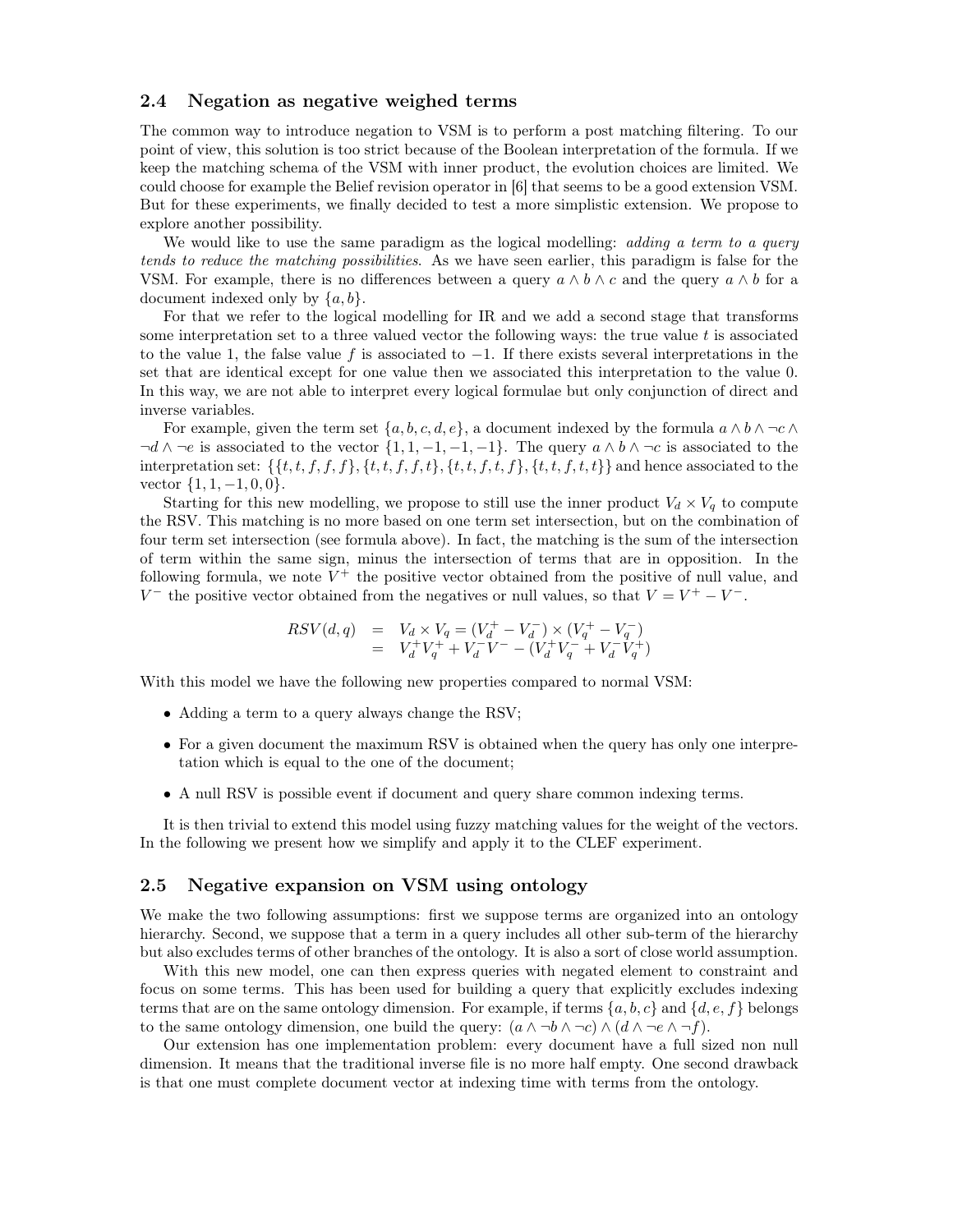For this first experiment we have then simplify the formula to:

$$
RSV(d,q)\ \ =\ \ V_d^+V_q^+ - V_d^+V_q^-
$$

This simplify the problem and enables to test our approach for CLEF experiments but still have the drawback of having very large queries, because a lot of terms have then a non null value. For CLEF experiments, we have work on a reduced set of ontology dimensions terms to limit this problem.

### 3 Details of the indexing process

In this part we detail the indexing process and the use of the two models. For this experiment, we have decided to index all texts after a minimum of Natural Language Treatment. We have computed the part of speech (POS) of all documents of this collection. The simple treeTager[8] has been used for this task. For the indexing part, we have use the XIOTA experimental system  $|1|$ .

### 3.1 Basic sequence of document treatments

The first treatment that has been applied to the collection is some XML correction and some retagging actions. The XML correction is just the transformation of some characters (like '<'), that should not appear in XML documents. For the MIR collection we have noticed a strong regularity in the document framework, and we have decided to reconstruct a documents framework by replacing some regular texts like "Brief history" into XML tags.

The second step on text treatment is the part of speech tagging. We think that for a precise information retrieval system, it is better to perform a filtering on POS tag than using a dictionary. We have used TreeTagger for this phase. Before the tagging we have selected the fields we think are worth value to be indexed. This step is very important because putting all the document fields could results on noise into the index, as avoiding some could lead to silence. In the following, we list the tag that has been retained:

CasImage: CASIMAGE\_CASE ID Description Diagnosis ClinicalPresentation KeyWords Anatomy Chapter Department Title

PathoPic (en): IMAGE ID Diagnosis Synonyms Description

PathoPic (ge): IMAGE ID Diagnose Synonyme Beschreibung

#### MIR: CASE ID IMAGES FINDINGS

### Peir: IMAGE ID Description

Starting from the part of speech tagging, all documents from the same language are following a parallel processing path. It means that we have in fact three sets of indexing for each of the three languages: French, English and German.

The next step is the selection of indexing terms. We have used a filtering on POS tags instead a classical stop words method. We have keep only nouns, adjectives and abbreviations<sup>3</sup>. We finally obtain a term vector for each document in a given language. Documents in a given language from all collection are merged in the same indexing matrix. We have used the classical ltc indexing scheme of the vector space model for both query and document vectors.

Each query language is used to query the corresponding index matrix. The result is a set of documents IDF which are unique throughout the whole collection.

We finally make the fusion for all three languages by selecting only the best matching value when same document is retrieved from several languages in the same time. Taking the maximum value between languages just emphasis the language where the matching is more efficient to compute.

<sup>3</sup>In the TreeTager notation is it the list NOM,ADJ,ABR,JJ,NN,NNS,NP,ADJD,ADJA,NE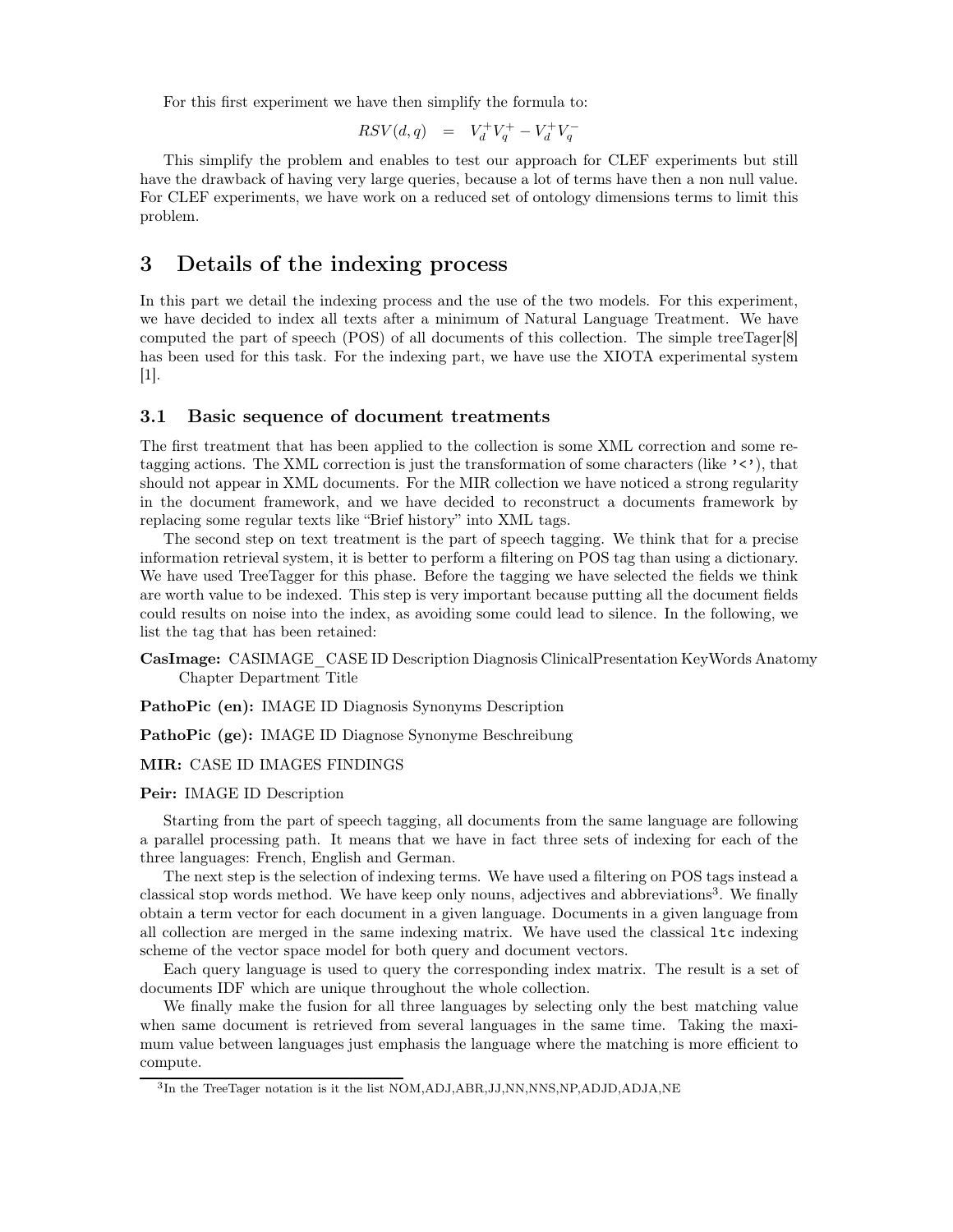### 3.2 Negative dimension query expansion

In order to increase the precision of the system, we make a sort of closed word assumption relatively to a given ontology. We suppose that one term that appears in a query will exclude all other terms that could replace this term in the same level of the ontology.

We make the hypothesis that given a dimension (say Anatomy), only the term associate to the concept that appears in the query should be kept and all other should be avoid. We illustrate here some part of the MESH ontology.

```
Body Regions [A01]
     Abdomen [A01.047] +
     Back [A01.176] +
     Breast [A01.236] +
     Extremities [A01.378] +
     Head [A01.456]
           Ear [A01.456.313]
           Face [A01.456.505] +
            Scalp [A01.456.810]
            Skull Base [A01.456.830] +
     Neck [A01.598]
     Pelvis [A01.673] +
     Perineum [A01.719]
     Thorax [A01.911] +
     Viscera [A01.960]
```
For example, if in the query we have the term "Head", then every terms not under this concept should be set as irrelevant and will have a negative weight in the query.

#### 3.3 Results for CLEF 2005

For this test, we have limited ourselves to only two actual dimensions: anatomy and modality for all three languages. Also we have used a reduced term set for query negative expansion. The Boolean pre-filtering<sup>4</sup> that has been used is only to force at least one ontology dimension to be present into the relevant document. Using this filter we obtain 20,75% of MAP (run IPALI2R\_T) which is not an absolute good value but it is the second best value of all CLEF tests for this year.

We have then test the use of the negative query expansion. As this technique was new, we have decide limit the impact of this extension by using only two dimension, reducing the size of the ontology and by distributing the positive weight to the negative value so that the sum of all negative expansion of a term is equal in absolute value to the positive term weight. We show in the following a query example and the negative expansion of this query.

```
<vector id="11" size="5">
<c id="head" w="0.4149327576"/>
<c id="image" w="0.4474848211"/>
<c id="mri" w="0.3636860549"/>
<c id="sagittal" w="0.6271265149"/>
<c id="view" w="0.3194260299"/>
</vector>
<c id="abdominal" w="-0.0345777298"/>
<c id="chest" w="-0.0345777298"/>
<c id="liver" w="-0.0345777298"/>
<c id="head" w="0.4149327576"/>
```
<sup>4</sup>We have technically in fact a post filtering which is equivalent to pre-filtering and is here possible due to the small number of documents in this test collection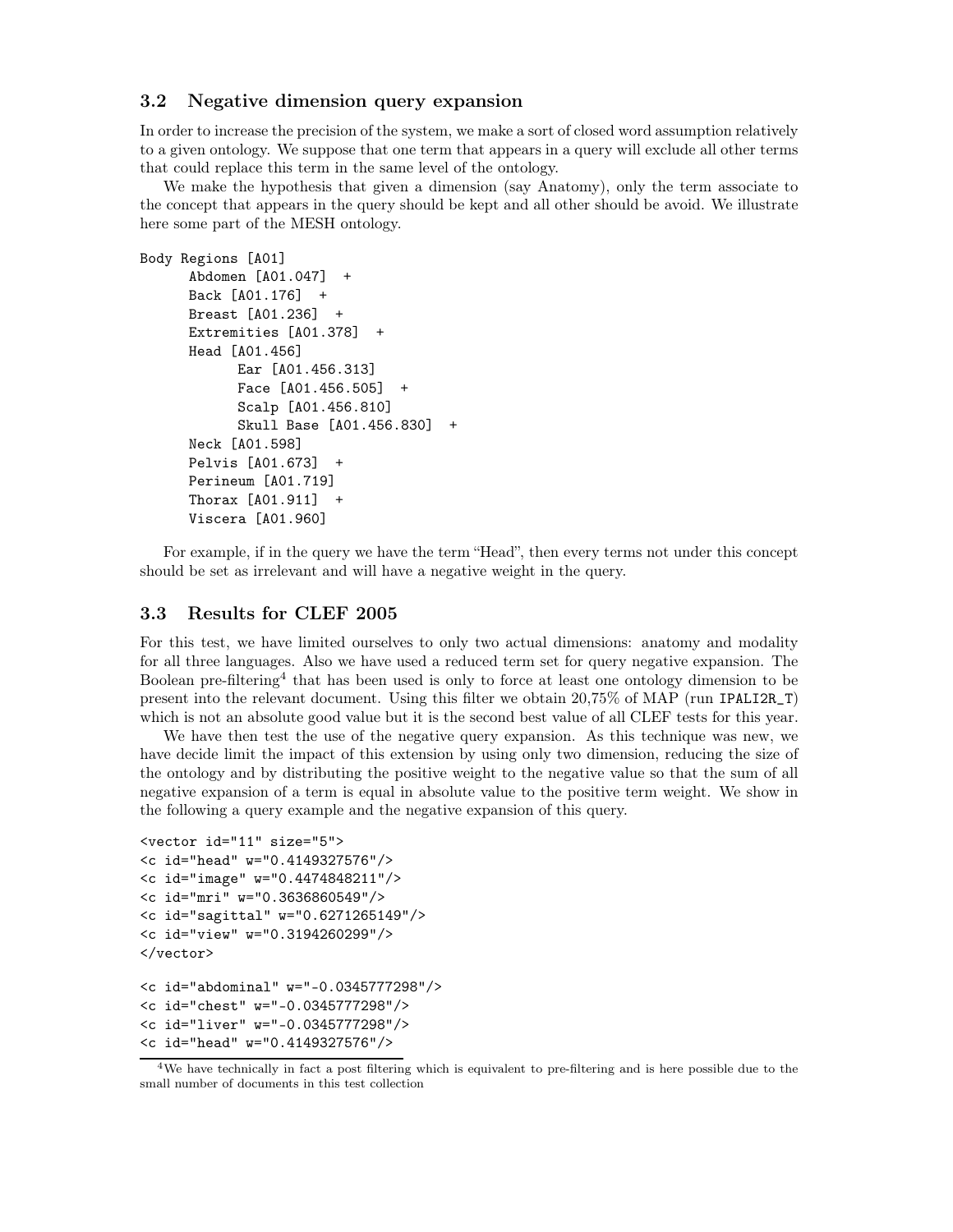```
<c id="image" w="0.4474848211"/>
<c id="sagittal" w="0.6271265149"/>
<c id="skin" w="-0.0345777298"/>
<c id="abdomen" w="-0.0345777298"/>
<c id="infarction" w="-0.0345777298"/>
<c id="mri" w="0.3636860549"/>
<c id="kidney" w="-0.0345777298"/>
<c id="aorta" w="-0.0345777298"/>
<c id="femur" w="-0.0345777298"/>
<c id="brain" w="-0.0345777298"/>
<c id="view" w="0.3194260299"/>
<c id="heart" w="-0.0345777298"/>
```
With the combination of the two methods we have obtained the overall best text CLEF results of 20,84% of MAP (run IPALI2R\_Tn). The increase of average precision using negative query expansion with an ontology is then encouraging. We explain this results by the fact document that are focus more clearly on one concept in one dimension are more precise and tend to be rank in better position than document that mixes different concept into the same ontology dimension.

### 3.4 Results analysis

In this part, we detail some intermediate results we have done on the collection to better understand the influence of our model on the quality of the results. For these tests, the query dimensions are: Anatomy, Modality, and Pathology. Using the Vector Space Model on documents tagged with the POS analyzer, without taking into account the query dimensions, we obtain 17.25% of MAP. Using the negative query expansion, we then obtain 17.32% of MAP. It is a small improvement about 0.4%. The distribution of the weight of the positive term among the negative one, strongly limit the change in the RSV, and explain also the limitation of improvement. In fact we have made the following implicit hypothesis :

### *A document containing many different terms from the same ontology dimension is less relevant than a document containing terms from different ontology dimensions*.

The negative terms expansion is a consequence of this hypothesis. The improvment obtained show that this hypothesis is valid for this particular test collection. In the following runs, we now always use the negative query expansion technique. To take into account the query dimensions, we have tested several assumptions, that leads to several Boolean dimension combinations.

*Relevant documents must include at least one of the three query dimensions (if they exist)*<sup>5</sup>

For this case, documents that contain anatomy, modality or pathology dimensions in the query, are relevant. For this run, the map is about 19.64%. So the improvement of the result is about 13.4%.

*Relevant documents must include all the three query dimensions (if they exist).*

For this case, the result has decrease. We think that it is due to the fact that the CLEF documents do not usually contain terms describing the modality. For this reason, we prefer the following assumption:

*Relevant documents must contain the anatomy and the pathology dimensions terms of the query.*

In this case, our system provides a MAP of 21.39%. So the improvement, compare to the result of the previous run, is about 8.9%.

In the previous cases, we have supposed that all dimensions have the same importance in the query. This is assumption is not valid in all cases. Indeed, terms describing modality in the query

<sup>5</sup>We have manually discarded "image" term.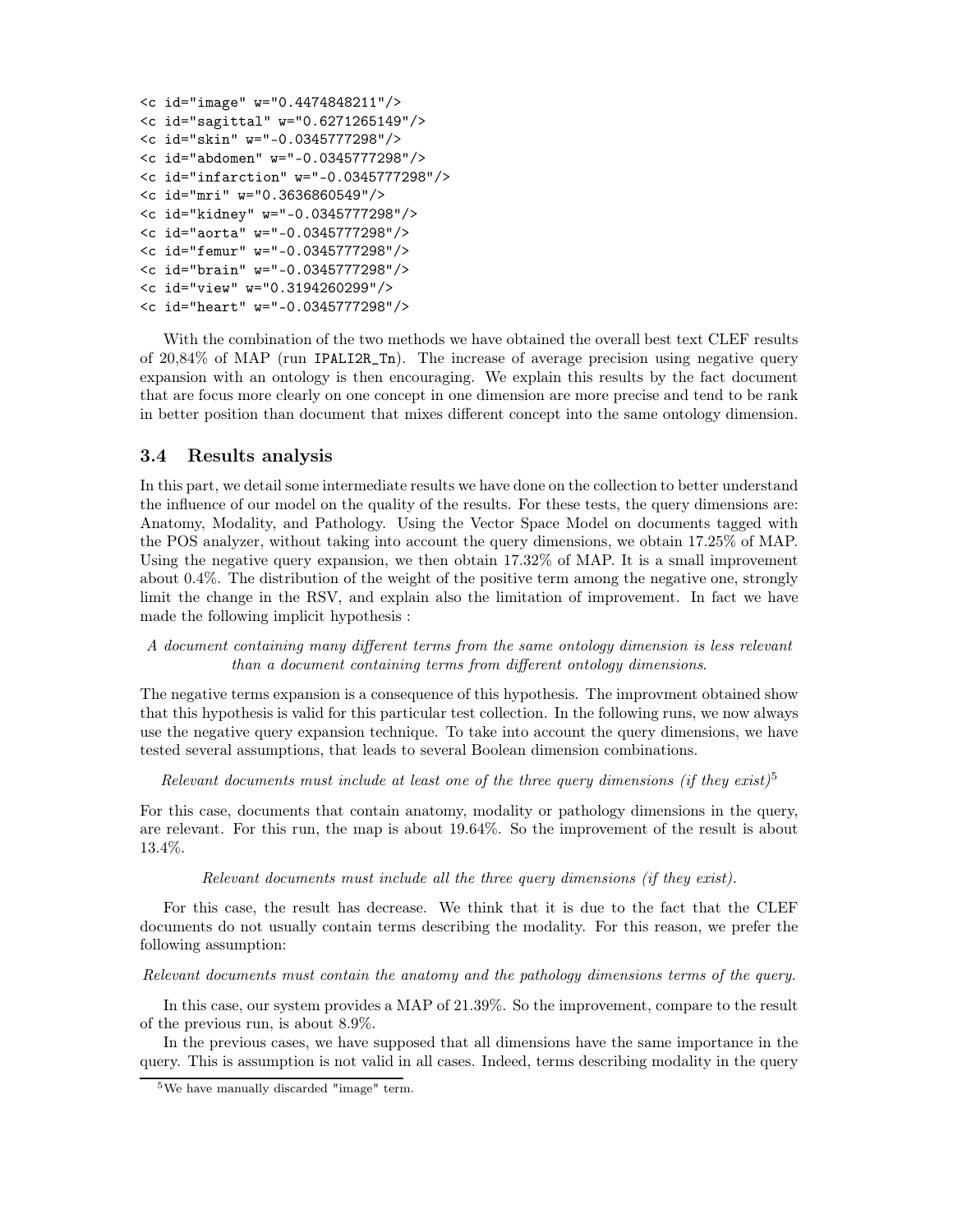are not discriminative. For example, a CT can be an image of a liver or emphysema, etc. We think also that the terms describing the pathology are, sometimes, non discriminative. For example, a lesion can be a lesion of a skin or a lesion of a nerve. For these reasons, we suppose that the anatomy is the most discriminative dimension. We also do the following assumption:

*Relevant documents must includes anatomy dimension terms of the query*

For this run, the result is about 20.85%. Compare to the previous run, the result has decrease about 2.6%. But compare to the first run (only with negative query expansion), the result has increase about 20.4%.

### 3.5 Mixing textual and visual index

Textual index has been merged with visual indexing. Visual medical indexing leaning based is described in [5] Text content is supposed to be closer to semantics, as image contains information that cannot be fully transcript into text. Our goal in this experiment is to show that combination of image and text index can give better results than separate results.

To compute the new raking list from image and text, as we are working on the same corpus (image ID), we have the hypothesis that the absolute relevance status value should be the same in the two list. In practice of course they differs. We have then to rescale the RSV of the two lists using a linear transformation so that the RSV of the top document is always equal to 1.

We have then proposed two simple merging techniques: for each document in both ranked list, either we keep the best (max) ranking value, either we compute an average value. Keeping the best value, follows the hypothesis that either one media (text or image) is best to answer a query, as computing the average supposes that both are always equally participating to the ranking. We have obtained the following results:

| Run          | <b>Fusion Method</b> | negative query exp. | results MAP |
|--------------|----------------------|---------------------|-------------|
| IPALI2R_TIan | Average              | YES                 | 28.21\%     |
| IPALI2R TIa  | Average              | NО                  | 28.19%      |
| IPALI2R_TImn | Max                  | YES                 | 23.25%      |
| IPALI2R TIm  | Max                  | NО                  | 23.12%      |

Results show clearly that both visual and textual participate to the ranking. It is finally very interesting to notice that this combination outperforms both text only and image only by a large amount: from text using image increase 35% of MAP. In the same time, from image using text we measure an increase of 291% ! We can also notice that this combination outperforms all other methods used to index this collection this year. We can finally conclude that for this collection, the quality of text indexing seems to have a greater influence than expected. It can be explain by the fact that query are related to a focused domain, where a term is not really ambiguous and is related to a strong and precise meaning.

### 4 conclusion

The results we have obtained for this participation are very encouraging and tend to show the interest of the use of explicit knowledge when solving precise queries. Benefits of mixing text and image are also very clear. The use of an ontology seems useful either a final filtering and as a negative query expansion.

This work has been done under the IPAL I2R laboratory, a joint lab founded by CNRS from the French side and A-STAR from the Singaporean side. This work has also been done in relation with the French CLIPS IMAG laboratory and the Centre Universitaire d'Informatique of Switzerland.